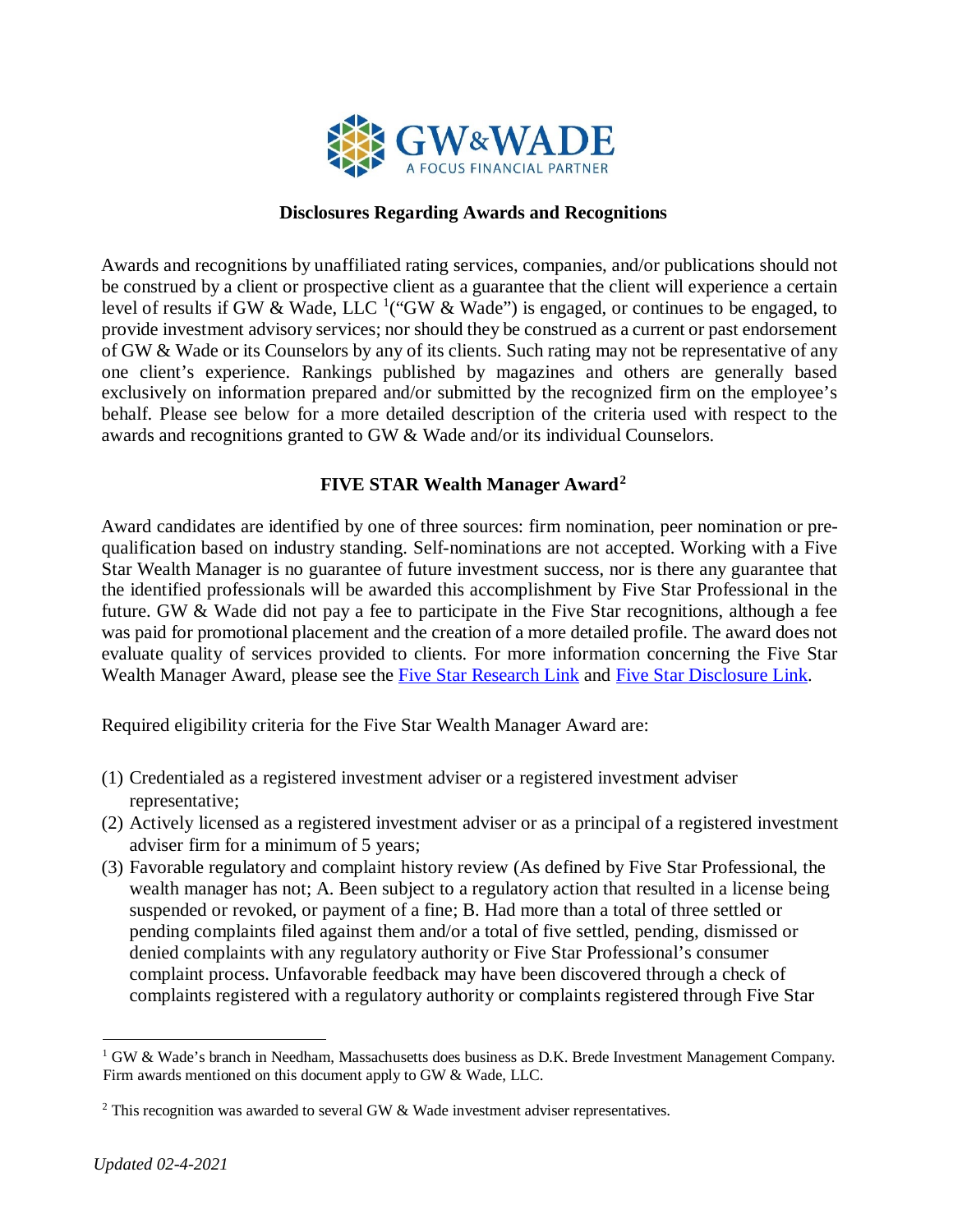Professional's consumer complaint process; feedback may not be representative of any one client's experience; C. Individually contributed to a financial settlement of a customer complaint; D. Filed for personal bankruptcy within the past 11 years; E. Been terminated from a financial services firm within the past 11 years; F. Been convicted of a felony);

- (4) Fulfilled their firm review based on internal standards;
- (5) Accepting new clients

Eligibility criteria for the Five Star Wealth Manager Award that are considered include:

- (1) One-year client retention rate;
- (2) Five-year client retention rate;
- (3) Non-institutional discretionary and/or non-discretionary client assets administered; (4) Number of client households served; and
- (5) Education and professional designations.

Five Star Wealth Manger Statistics:

#### *Boston Area*

**2021**: 4,069 Boston wealth managers were considered for the award; 480 (12% of candidates) were named 2021 Five Star Wealth Managers. **2020**: 3,580 considered; 463 (13% of candidates) winner; **2019**: 3,619 considered; 566 winners; **2018**: 2,819 considered, 532 winners; **2017**: 2,467 considered, 623 winners; **2016:** 2,530 considered, 632 winners; **2015**: 3,542 considered, 801 winners; **2014**: 1,707 considered, 655 winners; **2013**: 2,362 considered, 713 winners; **2012**: 2,591 considered, 454 winners.

#### *San Francisco*

**2020:** 2,026 San Francisco area wealth managers were considered for the award; 40 (2% of candidates) were named 2020 Five Star Wealth Managers. **2019:** 2,012 considered; 47 winners.

#### *Washington DC*

**2020**: 2,535 Washington, D.C. area wealth managers were considered for the award; 115 (5% of candidates) were named 2020 Five Star Wealth Managers. **2019**: 1,956 considered; 122 winners.

#### **Boston Business Journal (BBJ) - List of Largest Private Companies in Massachusetts**

Firms are considered for BBJ's annual list of 100 "Largest Private Companies in Massachusetts" by submitting a survey to BBJ that includes revenue totals by year. Working with a firm on this list does not guarantee future investment success, nor is there any guarantee that GW & Wade will receive this recognition in the future. GW & Wade did not pay a fee to participate in this survey. GW & Wade's appearance on this list is not indicative of the Firm's future performance nor is it representative of any one client's experience at GW & Wade.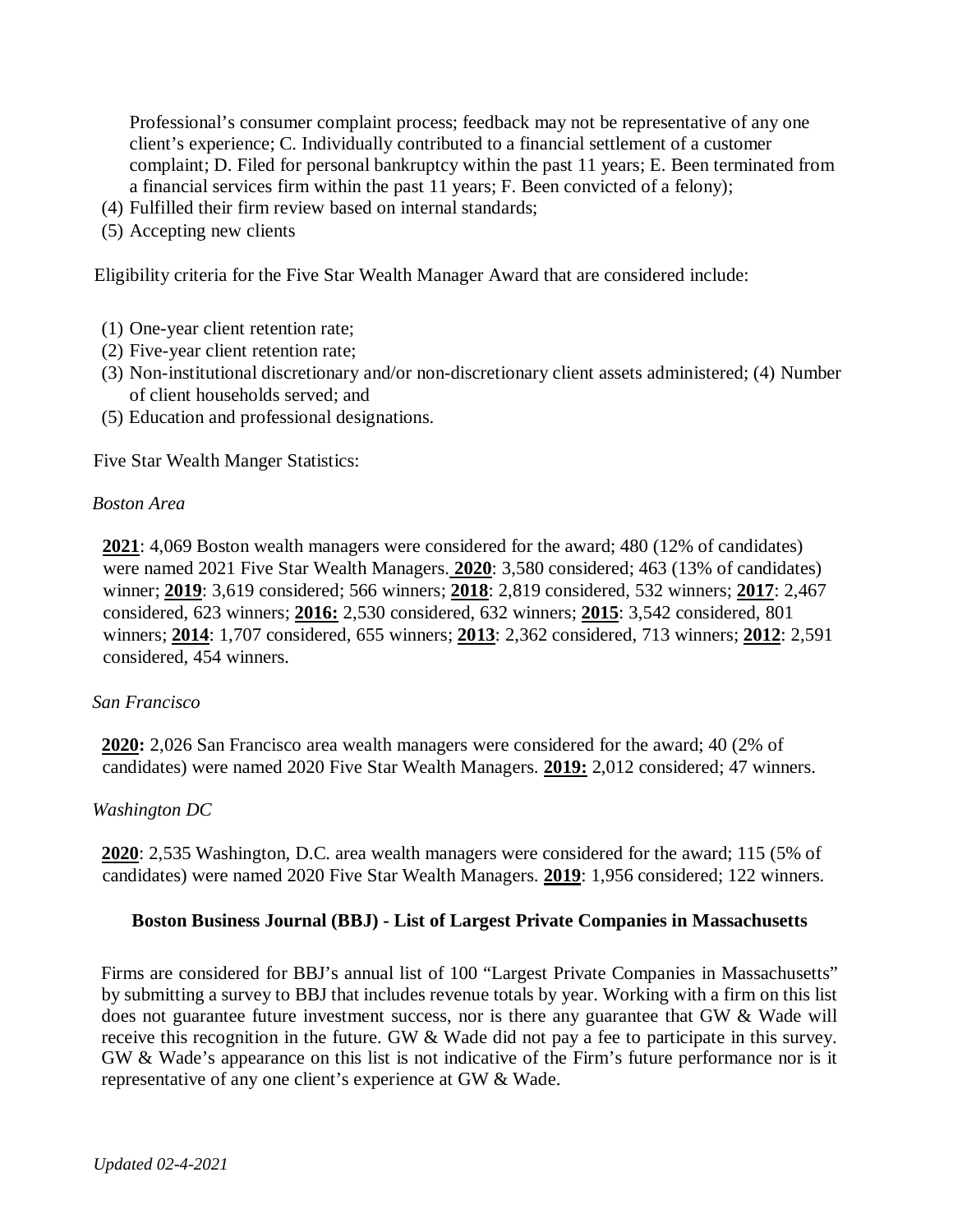BBJ ranks private Massachusetts companies on their list by total 2019 revenue. BBJ does not publicize the number of companies that were considered for the list of 100 Largest Private Companies in Massachusetts.

GW & Wade stated on the survey provided to BBJ that it is a subsidiary of Focus Financial Partners, LLC, which is headquartered in the state of New York. GW & Wade, LLC's corporate headquarters are located in Massachusetts and firm operations are managed by GW & Wade principals.

## **Boston Business Journal (BBJ) - Largest Independent Investment Advisers in Massachusetts**

Firms are considered for BBJ's annual list of 25 "Largest Independent Investment Advisers in Massachusetts" by submitting a survey to BBJ that includes total assets under management. Working with a firm on this list does not guarantee future investment success, nor is there any guarantee that GW & Wade will receive this recognition in the future. GW & Wade did not pay a fee to participate in this survey. GW & Wade's appearance on this list is not indicative of the Firm's future performance nor is it representative of any one client's experience at GW & Wade.

BBJ ranks Independent Investment Advisers in Massachusetts on their list by total assets under

management among Massachusetts-based advisers as of 6/1/20. BBJ does not publicize the number of companies that were considered and therefore it is assumed 25 firms were considered (although this number may be larger).

GW & Wade stated on the survey provided to BBJ that it is a subsidiary of Focus Financial Partners, LLC, which is headquartered in the state of New York. GW & Wade, LLC's corporate headquarters are located in Massachusetts and firm operations are managed by GW & Wade principals.

# **Financial Advisor Magazine - Ranking of Independent Advisory Firms by Assets Under Management**

To be eligible for the ranking, firms must be independent registered investment advisors, file their own ADV statement with the SEC, provide financial planning and related services to individual clients and submit an annual survey to Financial Advisor Magazine. The ranking is based on assets under management (AUM) at year-end. The ranking orders firms from largest to smallest, based on AUM reported to Financial Advisor Magazine by firms that voluntarily complete and submit a survey by the required deadline. Financial Advisor Magazine endeavors to verify AUM by reviewing ADV forms.

This ranking may not be representative of any one client's experience at GW & Wade, as this ranking is purely based on AUM. This ranking is not indicative of GW & Wade's future performance. In 2020, the survey was completed by 715 firms and all 715 firms were included in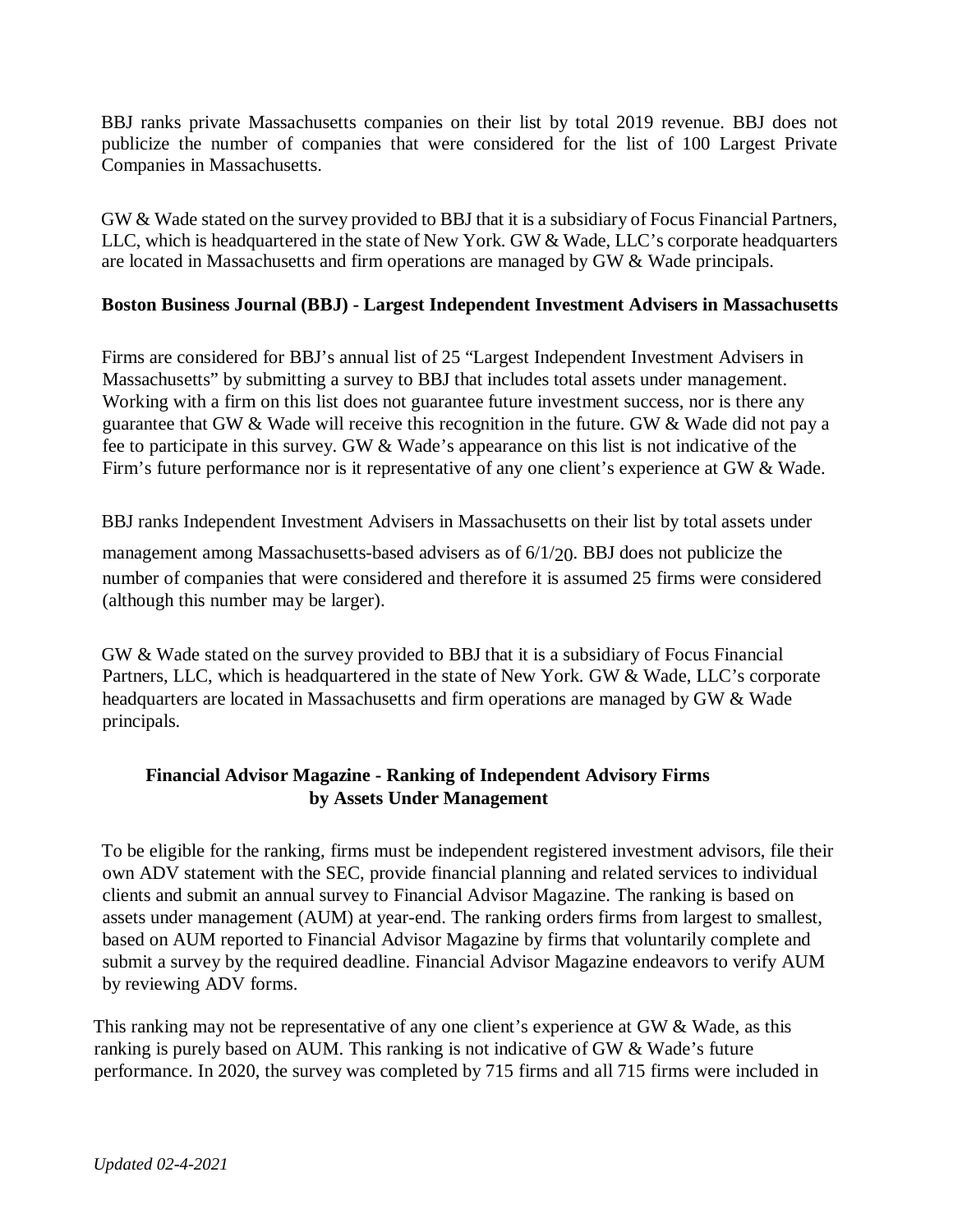the online expanded version. In print, 480 firms were included in the survey. GW & Wade did not pay a fee to participate in these rankings.

#### *Barron's* **Top RIA Firms Ranking**

## Qualifications

In order to qualify for this ranking, firms should meet the following criteria:

- 1. The firm is a formal legal entity [Corporation, LLC or LLP] and employs a formal CEO, along with other C-suite executives.
- 2. The firm's advisors are client-facing representatives who provide both fee-based investment advice and financial planning services.
- 3. The firm's advisors are formal employees of the firm, not consultants or affiliates.
- 4. The firm's advisors report their regulatory assets under management through the firm's corporate ADV.
- 5. The firm provides advisors with technology, compliance and investment resources that foster a consistent client experience throughout the firm's individual advisory practices.
- 6. The firm serves primarily private-wealth clients. Specifically: a majority [over 50%] of the firm's regulatory assets under management should be attributable to some combination of these three categories of client: (1) individual investors [including mass affluent, HNW and UHNW] (2) charitable organizations/foundations (3) endowments. [For reference, these three categories are captured in the SEC's form ADV as choices (a), (b) and (h) under Item 5.D. Question 2.]

## Survey Conducted

Participation in Barron's Top 100 RIA Firms ranking is by invitation only, and limited to firms that meet the minimum eligibility requirements. Firms that wish to be ranked fill out a 86 question application about their practice. Participating firms were evaluated and ranked on a wide range of quantitative and qualitative data, including: assets overseen by the firm, revenue generated by the firm, level of technology spending, number of clients, size of staff, diversity across staff, and placement of a succession plan. The ranking is not indicative of the firm's past or future performance. Barron's is a registered trademark of Dow Jones & Company, L.P. All rights reserved.

#### **Survey Data**

Barron's formally considered 235 firms, all of whom were invited to participate and all of whom met specific eligibility requirements.

#### Disclosure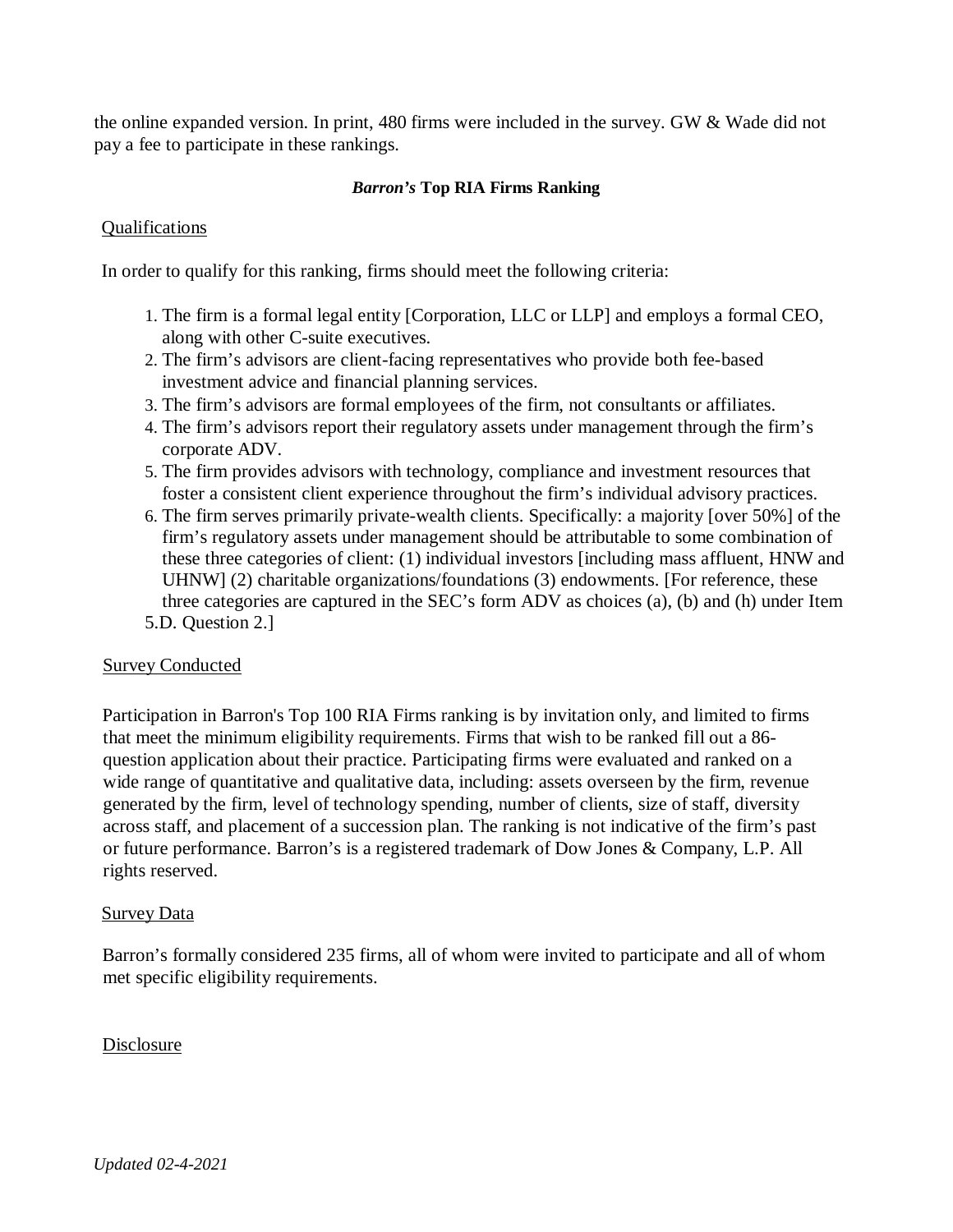Awards and recognitions by unaffiliated rating services, companies, and/or publications should not be construed by a client or prospective client as a guarantee that the client will experience a certain level of results if GW & Wade, LLC ("GW & Wade") is engaged, or continues to be engaged, to provide investment advisory services; nor should they be construed as a current or past endorsement of GW & Wade or its Counselors by any of its clients. Such rating may not be representative of any one client's experience. Rankings published by magazines and others are generally based exclusively on information prepared and/or submitted by the recognized firm on the employee's behalf.

Working with a Barron's ranked RIA is no guarantee of future investment success, nor is there any guarantee that the identified professionals will be awarded this accomplishment in the future. GW & Wade did not pay a fee to participate in the Barron's rankings, although a fee may be paid to promote the designation. The rating is not indicative of the Firm's future performance.

## **Barron's Top 100 Women Financial Advisors 2020 (Debra Brede)**

Barron's bases its ratings on a proprietary analysis of the following qualitative and quantitative criteria: a minimum of 7 years of financial services experience, acceptable compliance record, client retention, assets under management (AUM), revenues generated, and the quality of the advisor's practice. A portion of the ranking considers a sampling of a financial advisor's clients. Please note that this is not representative of any one client's experience. Barron's does not provide a count of eligible nominees for the award, citing its data as proprietary. Investment performance is not a criterion. Advisors have paid a fee to include their photo and contact information. Women advisors who ranked in Barron's Top 100 Women Financial Advisors list for 10 straight years (2006–2015) were recognized and featured as **Barron's All-Star Women Advisors**.

# **Barron's Top Independent Advisors 2020 (Debra Brede)**

The rankings are based on assets under management, revenues generated by advisors for their firms, and the quality of the advisors' practices. Investment performance isn't an explicit criterion because performance is often a function of each client's appetite for risk. In evaluating advisors, Barron's examines regulatory records, internal company documents, and 100-plus points of data provided by the advisors themselves. Barron's does not provide a count of eligible nominees for the award, citing their data as proprietary. This award is not indicative of the wealth manager's future performance. Your experience may vary. **Barron's 2019 Hall of Fame Advisors** recognizes advisors who have ranked for ten or more years on any one of following Barron's Top Advisor lists: **Top 100 Financial Advisors**, **Barron's Top Women Financial Advisors**, or **Top 100 Independent Advisors**.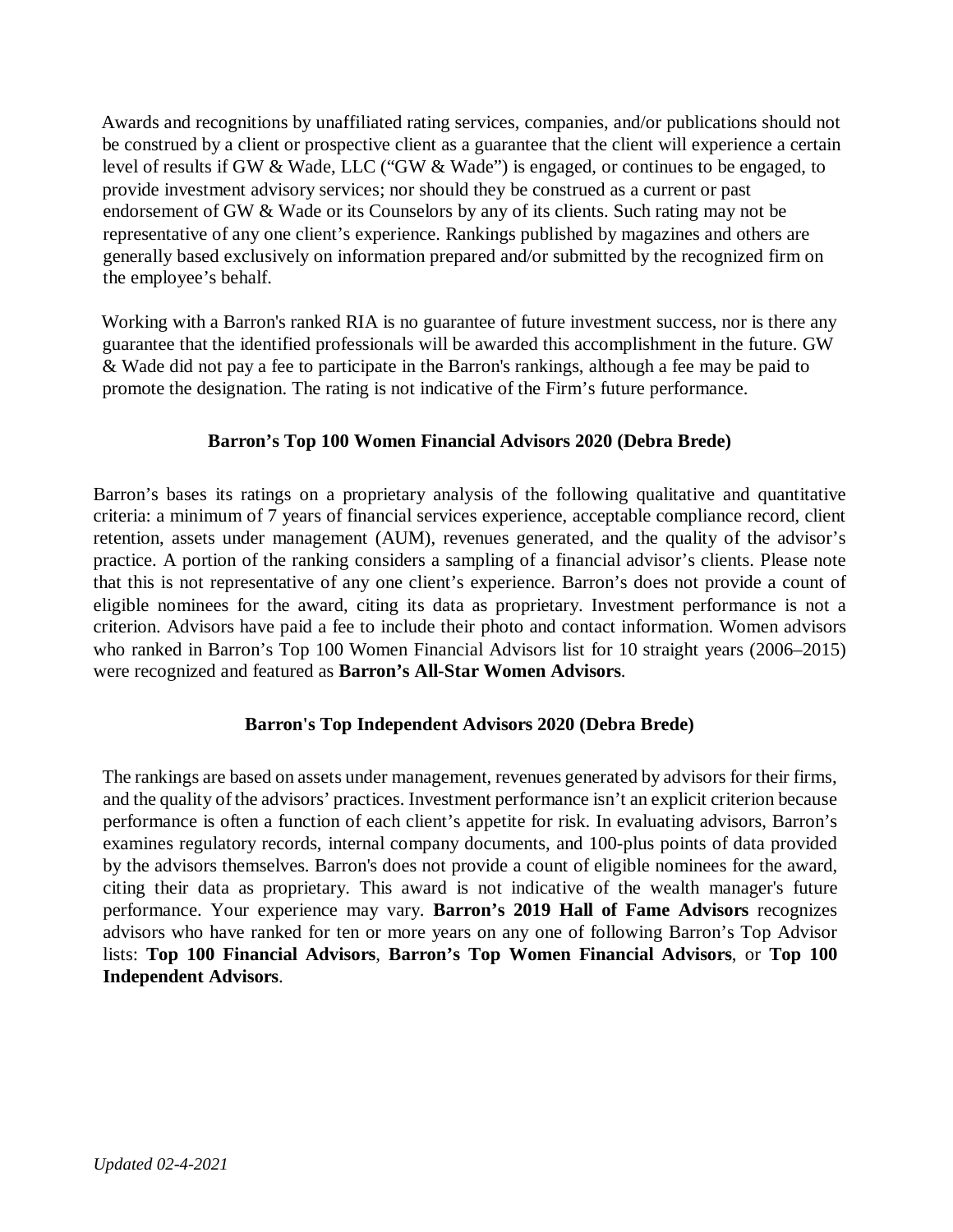#### **Forbes' Top Women Wealth Advisors 2020 (Debra Brede)**

The ranking of Forbes' Top Women Wealth Advisors 2020 is based on an algorithm of qualitative and quantitative criteria, including a minimum of 7 years of experience, a minimum of \$1 million in production, and factors such as revenue trends, AUM, compliance records, industry experience, and best practices (gathered through telephone and in-person due diligence interviews). Shook Research conducts the survey and attempts to measure best practices, which include business models, activities, processes, and structure. Overall, 9,654 qualified advisors were considered and 1,000 (10.3% of candidates) were recognized. Portfolio performance was not a criterion.

## **Forbes' Top Wealth Advisors 2020 (Debra Brede)**

The Forbes ranking of America's Top Wealth Advisors, developed by SHOOK Research, is based on an algorithm of qualitative criteria, mostly gained through telephone and in-person due diligence interviews, and quantitative data. Those advisors that are considered have a minimum of seven years' experience, and the algorithm weighs factors like revenue trends, assets under management, compliance records, industry experience and those that encompass best practices in their practices and approach to working with clients. Portfolio performance is not a criterion due to varying client objectives and lack of audited data. Neither Forbes nor SHOOK receive a fee in exchange for rankings. In 2020, 15,577 advisors were invited to complete a survey, of which 250 were recognized (2% of candidates).

## **Forbes Best-In-State 2020 (Debra Brede)**

The Forbes ranking of Best-In-State Wealth Advisors, developed by SHOOK Research, is based on an algorithm of qualitative criteria, mostly gained through telephone and in-person due diligence interviews, and quantitative data. Those advisors that are considered have a minimum of seven years of experience, and the algorithm weights factors like revenue trends, assets under management, compliance records, industry experience and those that encompass best practices in their practices and approach to working with clients. Portfolio performance is not a criteria due to varying client objectives and lack of audited data. Neither Forbes or SHOOK receive a fee in exchange for rankings. Winners were organized and ranked by state. Overall, 32,000 advisors were considered and more than 4,000 (12.5% of candidates) were recognized.

## **FT 400 Financial Advisors 2020 (Debra Brede)**

For the FT 400 Financial Advisors 2020 list: The Financial Times and Ignites Research, the FT's sister company, contacted the largest US brokerages in autumn 2019 to obtain practice information and data for their top advisers across the US. Financial Times evaluated nominees on 6 primary areas and calculated a numeric score for each advisor. The areas of consideration were AUM, asset growth, compliance record, experience, credentials, and accessibility. Among the top factors in the scoring, assets under management accounted for an average of 70 percent of each adviser's score. Also, AUM